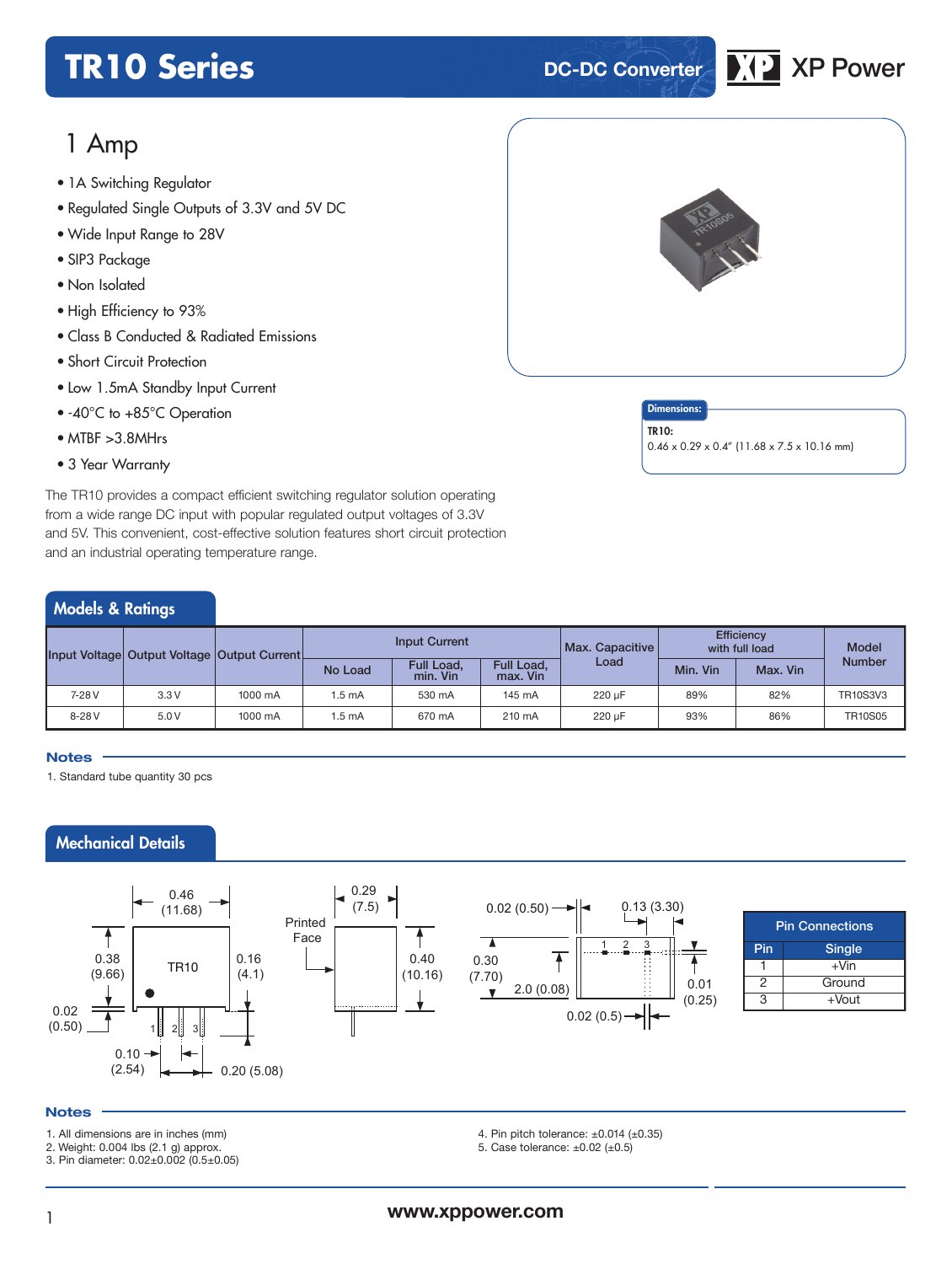# **TR10 Series XP** AP **XP XP** Power

### **DC-DC Converter**

**Input** 

| Characteristic         | <b>Minimum</b>     | <b>Typical</b> | Maximum | <b>Units</b>   | <b>Notes &amp; Conditions</b>              |
|------------------------|--------------------|----------------|---------|----------------|--------------------------------------------|
| Input Voltage Range    |                    |                | 28      | <b>VDC</b>     | See Models and Ratings table               |
| Input Filter           | Integral capacitor |                |         |                |                                            |
| Input Reflected Ripple |                    |                | 35      | mA pk-pk       | Through 12 µH inductor and 47 µF capacitor |
| Input Surge            |                    |                | 30      | VDC for 100 ms |                                            |

| Output                          |                |                |                |               |                                                                                             |
|---------------------------------|----------------|----------------|----------------|---------------|---------------------------------------------------------------------------------------------|
| Characteristic                  | <b>Minimum</b> | <b>Typical</b> | <b>Maximum</b> | <b>Units</b>  | <b>Notes &amp; Conditions</b>                                                               |
| Output Voltage                  | 3.3            |                | 5              | <b>VDC</b>    | See Models and Ratings table                                                                |
| Initial Set Accuracy            |                |                | 2.5            | $\%$          | At full load                                                                                |
| Minimum Load                    | 100            |                |                | mA            | Minimum load required to meet specification. Operation at<br>no load will not cause damage. |
| Line Regulation                 |                |                | 1.0            | $\frac{0}{6}$ |                                                                                             |
| <b>Load Regulation</b>          |                |                | 1.5            | $\frac{0}{6}$ | From 10% to full load                                                                       |
| <b>Transient Response</b>       |                |                | $\pm 3$        | $\frac{0}{6}$ | For 25% load change                                                                         |
| Ripple & Noise                  |                |                | 100            | mV pk-pk      | 20 MHz bandwidth                                                                            |
| <b>Short Circuit Protection</b> |                |                |                |               | Continuous, with auto recovery                                                              |
| Maximum Capacitive Load         |                |                |                |               | See Models and Ratings table                                                                |
| <b>Temperature Coefficient</b>  |                |                | 0.02           | $%$ /°C       |                                                                                             |

| General                    |                                                   |                |                |              |                                                                                                                                                   |  |
|----------------------------|---------------------------------------------------|----------------|----------------|--------------|---------------------------------------------------------------------------------------------------------------------------------------------------|--|
| Characteristic             | <b>Minimum</b>                                    | <b>Typical</b> | <b>Maximum</b> | <b>Units</b> | <b>Notes &amp; Conditions</b>                                                                                                                     |  |
| Efficiency                 |                                                   | 90             |                | %            | See models and ratings table                                                                                                                      |  |
| Isolation: Input to Output | 0                                                 |                |                | <b>VDC</b>   | Non isolated                                                                                                                                      |  |
| <b>Switching Frequency</b> |                                                   | 330            |                | kHz          |                                                                                                                                                   |  |
| Mean Time Between Failure  | 3.8                                               |                |                | <b>MHrs</b>  | MIL-HDBK-217F, +25 °C GB                                                                                                                          |  |
| Weight                     |                                                   | 0.004(2.1)     |                | lb(g)        |                                                                                                                                                   |  |
| Case Material              | Non-conductive black plastic UL94V-0              |                |                |              |                                                                                                                                                   |  |
| Pin Material               | Solder Coated C5191R-H                            |                |                |              |                                                                                                                                                   |  |
| <b>Potting Material</b>    | Silicon, UL94V-0 rated                            |                |                |              |                                                                                                                                                   |  |
| Water Washing              | Use de-ionised water, do not soak, dry thoroughly |                |                |              |                                                                                                                                                   |  |
| Soldering Temperature      |                                                   |                | 260            | °C           | Wave solder peak, 1.5mm from case 10s max. Not suitable<br>for vapour phase soldering. For further details contact<br>XP Power applications team. |  |

| Environmental                |                    |                |         |              |                                                  |
|------------------------------|--------------------|----------------|---------|--------------|--------------------------------------------------|
| Characteristic               | <b>Minimum</b>     | <b>Typical</b> | Maximum | <b>Units</b> | <b>Notes &amp; Conditions</b>                    |
| <b>Operating Temperature</b> | $-40$              |                | $+85$   | °C           | Derate from 100% load at +60 °C to 40% at +85 °C |
| Storage Temperature          | $-55$              |                | $+125$  | °C           |                                                  |
| Case Temperature             |                    |                | $+105$  | °C           |                                                  |
| Humidity                     |                    |                | 95      | %RH          | Non-condensing                                   |
| Cooling                      | Natural convection |                |         |              |                                                  |

| <b>EMC: Emissions</b> |                 |                   |                               |
|-----------------------|-----------------|-------------------|-------------------------------|
| <b>Phenomenon</b>     | <b>Standard</b> | <b>Test Level</b> | <b>Notes &amp; Conditions</b> |
| Conducted             | EN55032         | Class B           | See Application Note          |
| Radiated              | EN55032         | Class B           |                               |

### EMC: Immunity

| Phenomenon          | Standard    | <b>Test Level</b>      | Criteria | <b>Notes &amp; Conditions</b>                  |
|---------------------|-------------|------------------------|----------|------------------------------------------------|
| <b>ESD Immunity</b> | EN61000-4-2 | $\pm 6$ kV/ $\pm 8$ kV |          | Contact discharge/Air discharge                |
| Radiated Immunity   | EN61000-4-3 | 20 Vrms                |          |                                                |
| EFT/Burst           | EN61000-4-4 | $\pm 2.0$ kV           |          | External input capacitor required 330 µF/100 V |
| Surges              | EN61000-4-5 | $\pm 0.5$ kV           |          | External input capacitor required 330 µF/100 V |
| Conducted Immunity  | EN61000-4-6 | $10V$ rms              |          |                                                |
| Magnetic Fields     | EN61000-4-8 | $100$ A/m              |          |                                                |